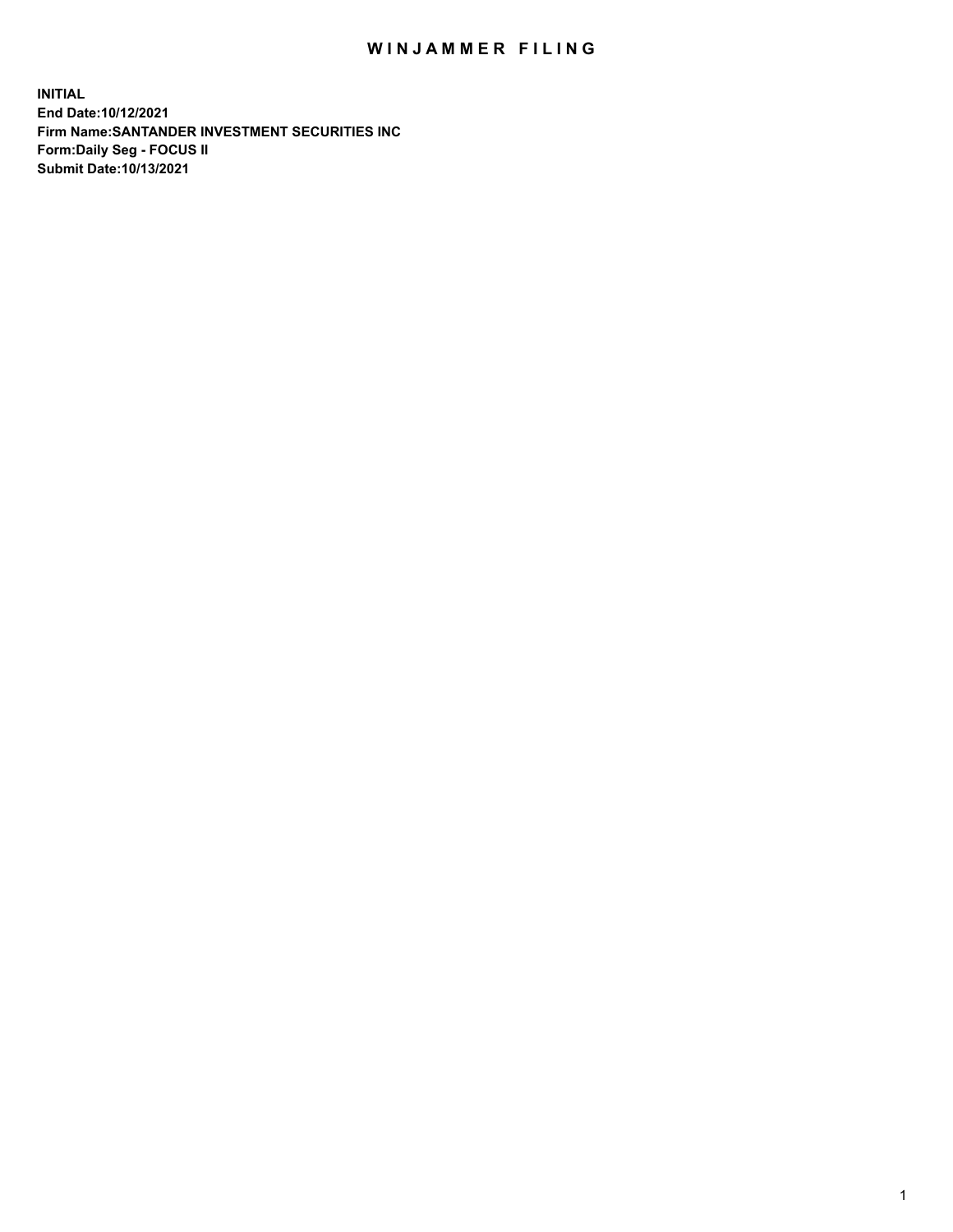**INITIAL End Date:10/12/2021 Firm Name:SANTANDER INVESTMENT SECURITIES INC Form:Daily Seg - FOCUS II Submit Date:10/13/2021 Daily Segregation - Cover Page**

Name of Company **SANTANDER INVESTMENT SECURITIES INC** Contact Name **Richard Ro** Contact Phone Number **(212) 350-3662** Contact Email Address **richard.ro@santander.us** FCM's Customer Segregated Funds Residual Interest Target (choose one): a. Minimum dollar amount: ; or **70,000,000** b. Minimum percentage of customer segregated funds required:% ; or **0** c. Dollar amount range between:and; or **0 0** d. Percentage range of customer segregated funds required between:% and%. **0 0** FCM's Customer Secured Amount Funds Residual Interest Target (choose one): a. Minimum dollar amount: ; or **0** b. Minimum percentage of customer secured funds required:% ; or **0** c. Dollar amount range between:and; or **0 0** d. Percentage range of customer secured funds required between:% and%. **0 0** FCM's Cleared Swaps Customer Collateral Residual Interest Target (choose one): a. Minimum dollar amount: ; or **0** b. Minimum percentage of cleared swaps customer collateral required:% ; or **0** c. Dollar amount range between:and; or **0 0** d. Percentage range of cleared swaps customer collateral required between:% and%. **0 0**

Attach supporting documents CH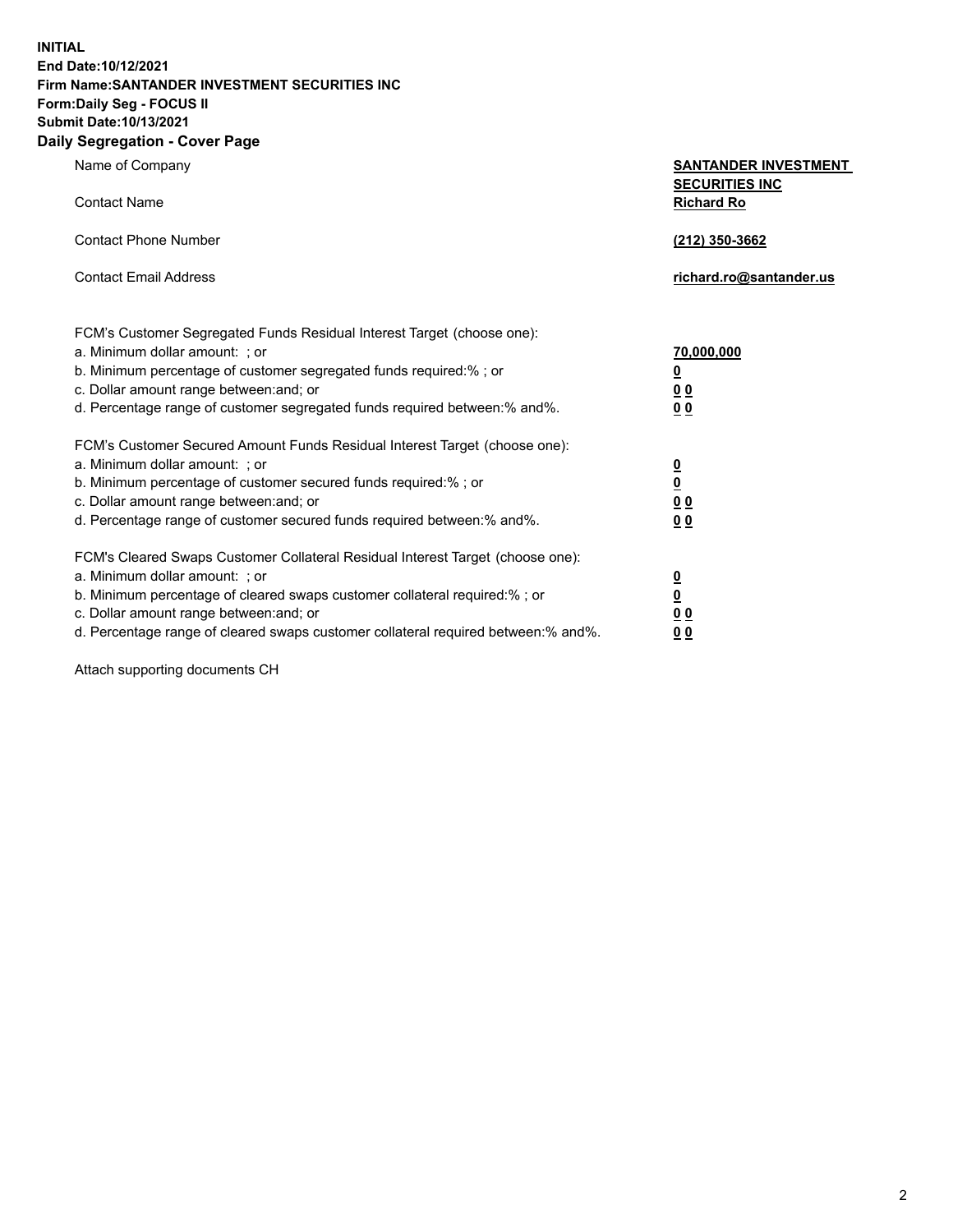## **INITIAL End Date:10/12/2021 Firm Name:SANTANDER INVESTMENT SECURITIES INC Form:Daily Seg - FOCUS II Submit Date:10/13/2021 Daily Segregation - Secured Amounts**

|     | Foreign Futures and Foreign Options Secured Amounts                                         |                   |
|-----|---------------------------------------------------------------------------------------------|-------------------|
|     | Amount required to be set aside pursuant to law, rule or regulation of a foreign            | $0$ [7305]        |
|     | government or a rule of a self-regulatory organization authorized thereunder                |                   |
| 1.  | Net ledger balance - Foreign Futures and Foreign Option Trading - All Customers             |                   |
|     | A. Cash                                                                                     | $0$ [7315]        |
|     | B. Securities (at market)                                                                   | $0$ [7317]        |
| 2.  | Net unrealized profit (loss) in open futures contracts traded on a foreign board of trade   | $0$ [7325]        |
| 3.  | Exchange traded options                                                                     |                   |
|     | a. Market value of open option contracts purchased on a foreign board of trade              | $0$ [7335]        |
|     | b. Market value of open contracts granted (sold) on a foreign board of trade                | $0$ [7337]        |
| 4.  | Net equity (deficit) (add lines 1. 2. and 3.)                                               | $0$ [7345]        |
| 5.  | Account liquidating to a deficit and account with a debit balances - gross amount           | $0$ [7351]        |
|     | Less: amount offset by customer owned securities                                            | 0 [7352] 0 [7354] |
| 6.  | Amount required to be set aside as the secured amount - Net Liquidating Equity              | $0$ [7355]        |
|     | Method (add lines 4 and 5)                                                                  |                   |
| 7.  | Greater of amount required to be set aside pursuant to foreign jurisdiction (above) or line | $0$ [7360]        |
|     | 6.                                                                                          |                   |
|     | FUNDS DEPOSITED IN SEPARATE REGULATION 30.7 ACCOUNTS                                        |                   |
| 1.  | Cash in banks                                                                               |                   |
|     | A. Banks located in the United States                                                       | $0$ [7500]        |
|     | B. Other banks qualified under Regulation 30.7                                              | 0 [7520] 0 [7530] |
| 2.  | Securities                                                                                  |                   |
|     | A. In safekeeping with banks located in the United States                                   | $0$ [7540]        |
|     | B. In safekeeping with other banks qualified under Regulation 30.7                          | 0 [7560] 0 [7570] |
| 3.  | Equities with registered futures commission merchants                                       |                   |
|     | A. Cash                                                                                     | $0$ [7580]        |
|     | <b>B.</b> Securities                                                                        | <u>0</u> [7590]   |
|     | C. Unrealized gain (loss) on open futures contracts                                         | $0$ [7600]        |
|     | D. Value of long option contracts                                                           | $0$ [7610]        |
|     | E. Value of short option contracts                                                          | 0 [7615] 0 [7620] |
| 4.  | Amounts held by clearing organizations of foreign boards of trade                           |                   |
|     | A. Cash                                                                                     | $0$ [7640]        |
|     | <b>B.</b> Securities                                                                        | $0$ [7650]        |
|     | C. Amount due to (from) clearing organization - daily variation                             | $0$ [7660]        |
|     | D. Value of long option contracts                                                           | $0$ [7670]        |
|     | E. Value of short option contracts                                                          | 0 [7675] 0 [7680] |
| 5.  | Amounts held by members of foreign boards of trade                                          |                   |
|     | A. Cash                                                                                     | $0$ [7700]        |
|     | <b>B.</b> Securities                                                                        | $0$ [7710]        |
|     | C. Unrealized gain (loss) on open futures contracts                                         | $0$ [7720]        |
|     | D. Value of long option contracts                                                           | $0$ [7730]        |
|     | E. Value of short option contracts                                                          | 0 [7735] 0 [7740] |
| 6.  | Amounts with other depositories designated by a foreign board of trade                      | $0$ [7760]        |
| 7.  | Segregated funds on hand                                                                    | $0$ [7765]        |
| 8.  | Total funds in separate section 30.7 accounts                                               | $0$ [7770]        |
| 9.  | Excess (deficiency) Set Aside for Secured Amount (subtract line 7 Secured Statement         | 0 [7380]          |
|     | Page 1 from Line 8)                                                                         |                   |
| 10. | Management Target Amount for Excess funds in separate section 30.7 accounts                 | 0 [7780]          |
| 11. | Excess (deficiency) funds in separate 30.7 accounts over (under) Management Target          | $0$ [7785]        |
|     |                                                                                             |                   |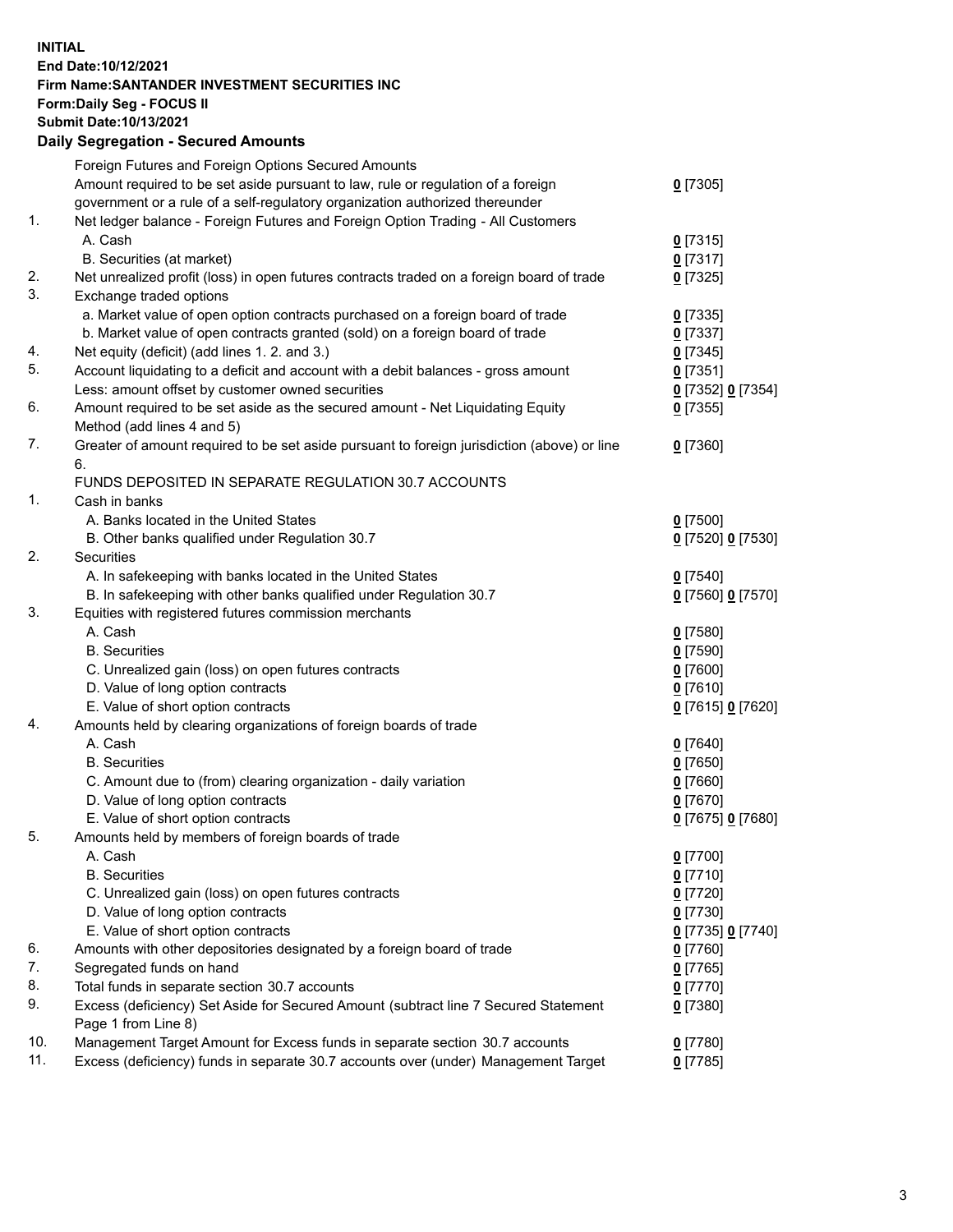| <b>INITIAL</b>                                   |                                                                                     |                      |  |  |
|--------------------------------------------------|-------------------------------------------------------------------------------------|----------------------|--|--|
|                                                  | End Date: 10/12/2021                                                                |                      |  |  |
|                                                  | <b>Firm Name: SANTANDER INVESTMENT SECURITIES INC</b>                               |                      |  |  |
|                                                  | Form: Daily Seg - FOCUS II                                                          |                      |  |  |
|                                                  | Submit Date: 10/13/2021                                                             |                      |  |  |
| <b>Daily Segregation - Segregation Statement</b> |                                                                                     |                      |  |  |
|                                                  | SEGREGATION REQUIREMENTS(Section 4d(2) of the CEAct)                                |                      |  |  |
| 1.                                               | Net ledger balance                                                                  |                      |  |  |
|                                                  | A. Cash                                                                             | 2,741,372,107 [7010] |  |  |
|                                                  | B. Securities (at market)                                                           | $0$ [7020]           |  |  |
| 2.                                               | Net unrealized profit (loss) in open futures contracts traded on a contract market  | -720,458,171 [7030]  |  |  |
| 3.                                               | Exchange traded options                                                             |                      |  |  |
|                                                  | A. Add market value of open option contracts purchased on a contract market         | 54,665,285 [7032]    |  |  |
|                                                  | B. Deduct market value of open option contracts granted (sold) on a contract market | -27,896,885 [7033]   |  |  |
| 4.                                               | Net equity (deficit) (add lines 1, 2 and 3)                                         | 2,047,682,336 [7040] |  |  |
| 5.                                               | Accounts liquidating to a deficit and accounts with                                 |                      |  |  |
|                                                  | debit balances - gross amount                                                       | $0$ [7045]           |  |  |
|                                                  | Less: amount offset by customer securities                                          | 0 [7047] 0 [7050]    |  |  |
| 6.                                               | Amount required to be segregated (add lines 4 and 5)                                | 2,047,682,336 [7060] |  |  |
|                                                  | FUNDS IN SEGREGATED ACCOUNTS                                                        |                      |  |  |
| 7.                                               | Deposited in segregated funds bank accounts                                         |                      |  |  |
|                                                  | A. Cash                                                                             | 233,080,546 [7070]   |  |  |
|                                                  | B. Securities representing investments of customers' funds (at market)              | $0$ [7080]           |  |  |
|                                                  | C. Securities held for particular customers or option customers in lieu of cash (at | $0$ [7090]           |  |  |
|                                                  | market)                                                                             |                      |  |  |
| 8.                                               | Margins on deposit with derivatives clearing organizations of contract markets      |                      |  |  |
|                                                  | A. Cash                                                                             | 1,941,824,240 [7100] |  |  |
|                                                  | B. Securities representing investments of customers' funds (at market)              | $0$ [7110]           |  |  |
|                                                  | C. Securities held for particular customers or option customers in lieu of cash (at | $0$ [7120]           |  |  |
|                                                  | market)                                                                             |                      |  |  |
| 9.                                               | Net settlement from (to) derivatives clearing organizations of contract markets     | -81,593,196 [7130]   |  |  |
| 10.                                              | Exchange traded options                                                             |                      |  |  |
|                                                  | A. Value of open long option contracts                                              | 54,665,285 [7132]    |  |  |
|                                                  | B. Value of open short option contracts                                             | -27,896,885 [7133]   |  |  |
| 11.                                              | Net equities with other FCMs                                                        |                      |  |  |
|                                                  | A. Net liquidating equity                                                           | $0$ [7140]           |  |  |
|                                                  | B. Securities representing investments of customers' funds (at market)              | $0$ [7160]           |  |  |
|                                                  | C. Securities held for particular customers or option customers in lieu of cash (at | $0$ [7170]           |  |  |
|                                                  | market)                                                                             |                      |  |  |
| 12.                                              | Segregated funds on hand                                                            | $0$ [7150]           |  |  |
| 13.                                              | Total amount in segregation (add lines 7 through 12)                                | 2,120,079,990 [7180] |  |  |
| 14.                                              | Excess (deficiency) funds in segregation (subtract line 6 from line 13)             | 72,397,654 [7190]    |  |  |
| 15.                                              | Management Target Amount for Excess funds in segregation                            | 70,000,000 [7194]    |  |  |
| 16.                                              | Excess (deficiency) funds in segregation over (under) Management Target Amount      | 2,397,654 [7198]     |  |  |
|                                                  | <b>Excess</b>                                                                       |                      |  |  |